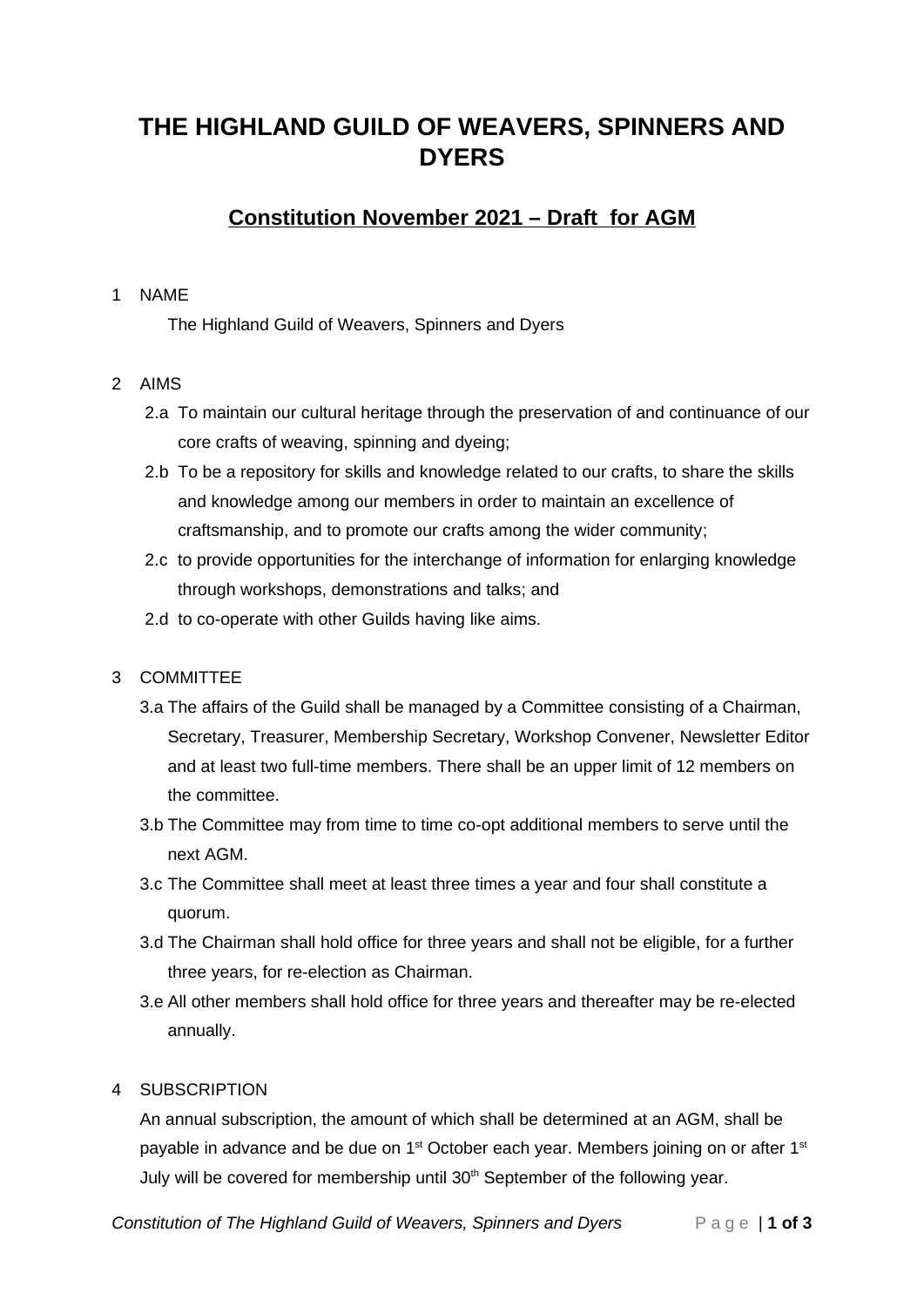#### 5 ANNUAL GENERAL MEETING

- 5.a There shall be an AGM of members of the Guild at which every full member shall be entitled to speak and vote. At least six weeks notice of the date of the AGM will be given to Guild members. The AGM may be held by video conference or in person. The AGM shall be held by 31st January of each year. One fifth of the membership of that year shall form a quorum.
- 5.b The AGM shall:
	- b.i Receive the Chairman's Report;
	- b.ii Receive the Treasurer's Report;
	- b.iii Make elections to the Committee as necessary;
	- b.ivIf necessary, alter the amount of the annual subscription for the year beginning the following October;
	- b.v Consider and vote on any resolutions which have been submitted to the Meeting; and
	- b.viTransact any other business by leave of the Chairman of the Meeting.
- 5.c No nomination for membership of the Committee shall be made without the previous consent of the person nominated.

#### 6 ACCOUNTS

The Guild's financial year runs from  $1<sup>st</sup>$  October to  $30<sup>th</sup>$  September of the following year. At the discretion of the Committee the Guild may:-

- 6.a Reimburse members for reasonable expenses incurred by them in or about the discharge of their duties on behalf of the Guild;
- 6.b Rent, hire, or purchase equipment and materials for the purpose of the Guild;
- 6.c Pay speakers and tutors at workshops and other Guild events;
- 6.d Make *ex gratia* payments; and
- 6.e Make affiliations with other organisations.

## 7 ALTERATIONS TO THE CONSTITUTION

This Constitution shall not be altered except by a majority resolution carried at the AGM of the Guild. Proposed changes to the Constitution should be submitted to the Secretary at least four weeks before the AGM.

- 8 EXTRAORDINARY GENERAL MEETING An EGM of the Guild may be called:-
	- 8.a By a majority decision of the Committee; or